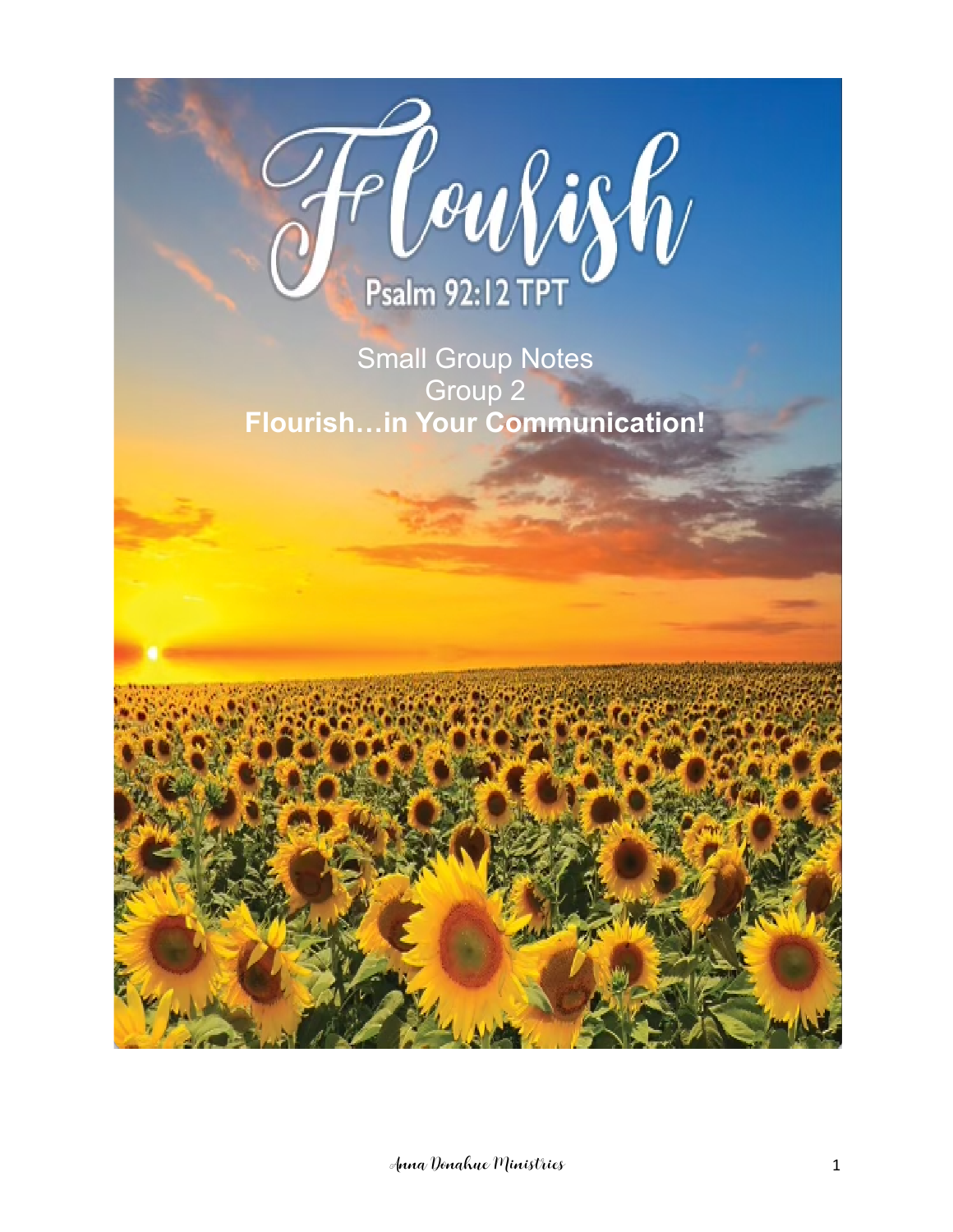# $\sim$  **<u>Session 3 – Small Group #2</u>**  $\sim$ **FLOURISH…in Your Communication! Communication…hence, "The Tongue"! (Timber!)**

The first thing a doctor will say when you go for a check up is "stick out your tongue!" He uses your tongue to check your health. God does that spiritually too! Just look at what God says the tongue is capable of doing in the **Book of James**! The tongue can **DIRECT**-**James 3:4** - 'Direct' wherever the pilot desires. The tongue can **DESTROY**-**James 3:6** - 'Destroy'-defiles the whole body. The tongue can **BLESS**-**James 3:10** - 'Delight'-brings blessing.

**Proverbs 31:26** - She opens her mouth with wisdom and on her tongue is the law of kindness.

**Proverbs 12:18** - "The tongue of the wise promotes health". The key word in that verse isn't tongue, but 'wise'. The 'tongue' is not in control, but the PERSON behind it is! \*Wisdom is knowing when to speak your mind and when to mind your speech. \*It's your tongue. It's in a wet place and can easily slip!

Words are seeds…they take root… **Proverbs 18:21 - Death and life are in the power of the tongue, and they who indulge in it shall eat the fruit of it… Proverbs 16:23-24 - The heart of the wise teaches his mouth and adds learning to his lips.**

**James 1:19 - So then, my beloved brethren, let every man be swift to hear, slow to speak, slow to wrath.**

**Solution:**

**Isaiah 50:4-The Lord has given Me the tongue of the learned, that I should know how to speak a word in season to him who is weary. He awakens Me morning by morning; He awakens My ear to hear as the learned.**

# **\* The Laws of Your Mouth! (Whaaa?) Ten Laws That Govern Your Communication From Pastor Larry Stockstill**

# **1. The law of the tongue (James 3:6-12)**

- a) The tongue is a "rudder," A "fire," a "poison," and a "fountain:. It has the power to control the entire person and all your relationships. If you control the tongue, you can change your family.
- b) Fire spreads. The tongue is like the center of a wheel burning with a fire that spreads to the edges of the wheel. Gossip, criticism, backbiting, and angry words spread fire to your entire life.
- c) Poison is deadly. It spreads through a water, food, or air supply and can destroy millions. The ten spies poisoned the entire multitude of Israel with their bad report.

# **2. The law of affirmation (Proverbs 18:20-22)**

a) You will eat the fruit your tongue creates-Solomon mentions your tongue and then your wife. Our partner will become exactly what you say about him or her.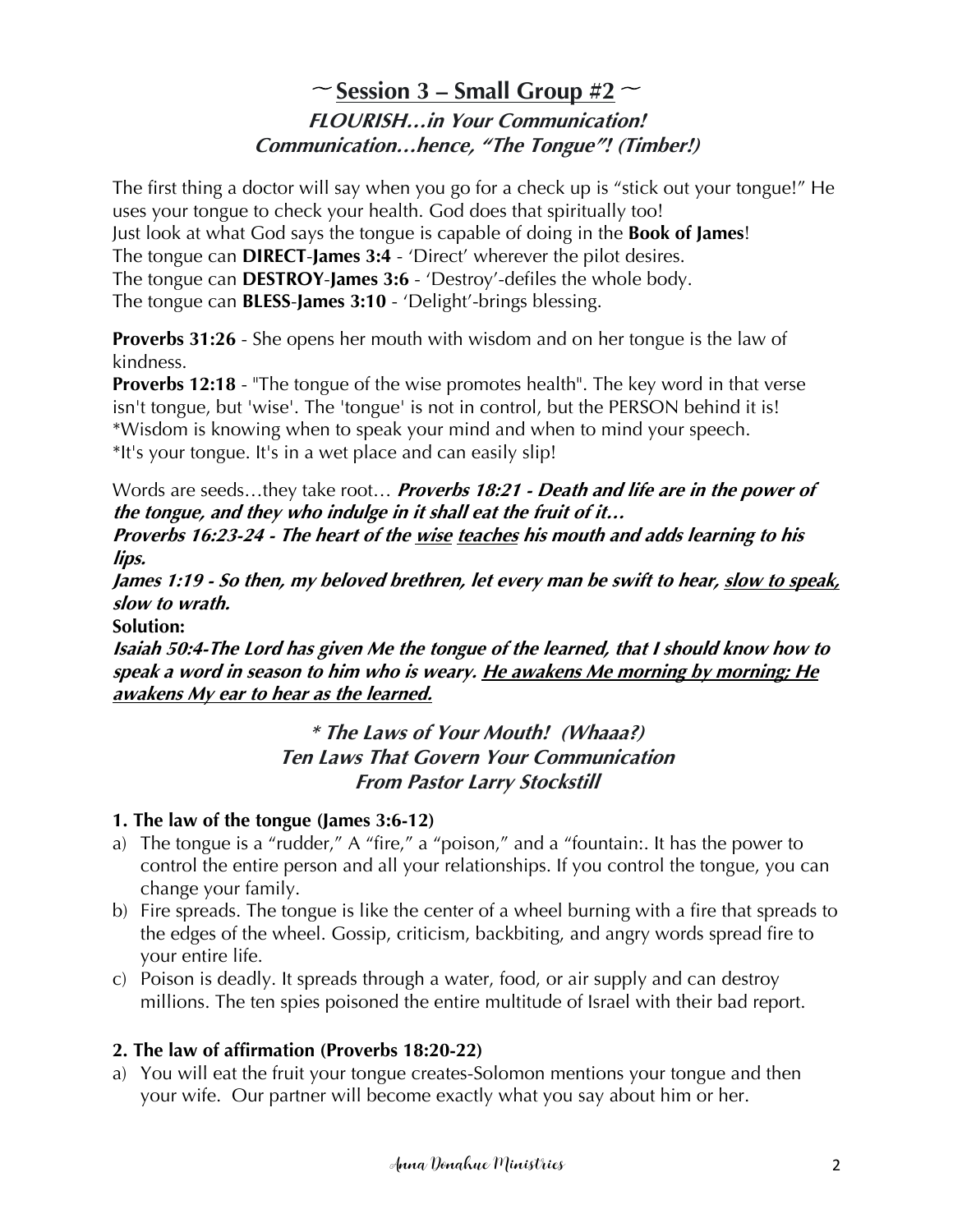b) Words of affirmation is one of the primary love languages that tell people they are loved.

### **3. The law of silence (James 1:19)**

- a) Zip your lip! You have two ears and one mouth. God made your ears open and your tongue enclosed. Listening is the most important part of communication.
- b) It is also imperative to sit silently while others are communicating (even if they are wrong!). Jesus responded with silence and then few words to the false accusations of the Sanhedrin and Pilate. "Where there are many words, transgression is unavoidable." (Pv. 10:19)

### **4. The law of the heart (Matt. 12:34)**

- a) If it's in the well, it will come up in the bucket! The mouth can only speak out of what fills the heart. Words are not mindless, but automatically come from the overflow of the attitudes in the heart.
- b) The heart is a "fountain." It produces either bitter water or sweet. God must heal your heart in order for your communication to change.

### **5. The law of foolishness (Matt. 12:36)**

- a) Sticks and stones only damage bones, but words can hurt forever. Never think a word is "nothing". Jesus spoke about idle "nothing" words that will judge us. These are words spoken carelessly, inconsiderately, and not seriously.
- b) Foolish talk, coarse jesting, and cutting remarks are hurtful. It is like waving a loaded gun inside a house. We must be careful of foolish words (Eph. 5:4).

# **6. The law of covenant (Ps. 89:34)**

- a) Keep your promises. Words establish covenant. Words establish confidence and trust. Your words help others predict your actions and responsibilities. Carefully measure your words because they create hope.
- b) The greatest covenant is the marriage vow. You have committed to death, and nothing should cancel that sacred vow.

# **7. The law of truth (Eph. 4:25)**

- a) Tell the truth. A lie is the intent to deceive. Never shade the truth, withhold the truth, or deny the truth. Accurately recall the facts.
- b) A family should have an environment of acceptance. Be open and honest about your mistakes, failures, and flaws. Admitting what you have done wrong builds confidence.

#### **8. The law of the trumpet (1 Cor. 14:8)**

- a) Make it plain. Direct, not indirect, communication makes for good relationships. Innuendos, casual references, and indirect decisions make people insecure.
- b) "Sound the trumpet" seven times to make something clear (Josh. 6:4). Use different methods, even to the point of being redundant.